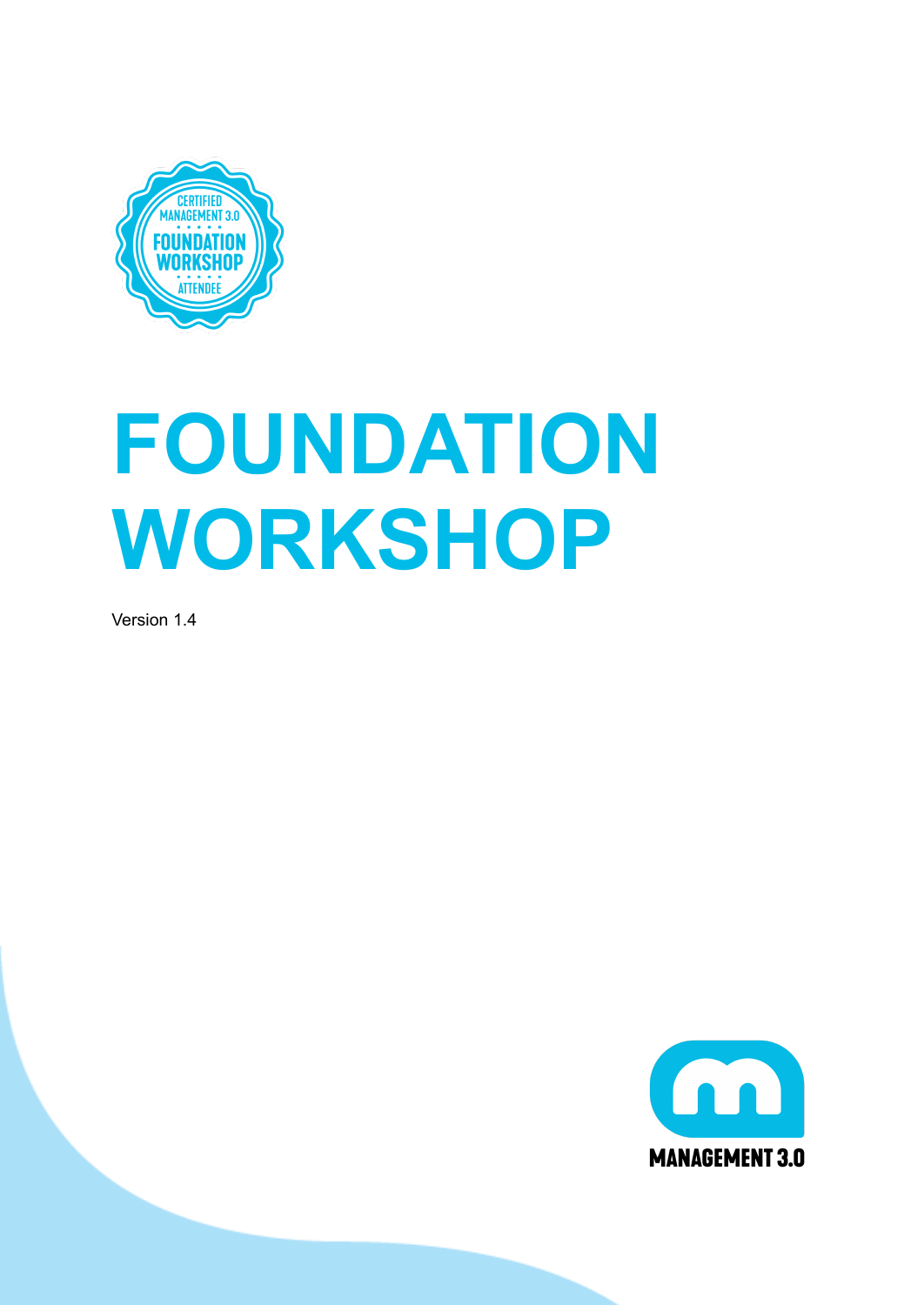Management 3.0 Foundation Workshop Learning Experience © 2022 by [Management](https://www.managment30.com/) 3.0 BV is licensed under [Attribution-NoDerivatives](http://creativecommons.org/licenses/by-nd/4.0/?ref=chooser-v1) 4.0 [International](http://creativecommons.org/licenses/by-nd/4.0/?ref=chooser-v1)



You are free to:

**Share** — copy and redistribute the material in any medium or format for any purpose, even commercially.

The licensor cannot revoke these freedoms as long as you follow the license terms.

Under the following terms:

**Attribution** — You must give appropriate credit, provide a link to the license, and indicate if changes were made. You may do so in any reasonable manner, but not in any way that suggests the licensor endorses you or your use.

**No Derivatives** — If you remix, transform, or build upon the material, you may not distribute the modified material.

<span id="page-1-0"></span>**No additional restrictions** — You may not apply legal terms or technological measures that legally restrict others from doing anything the license permits.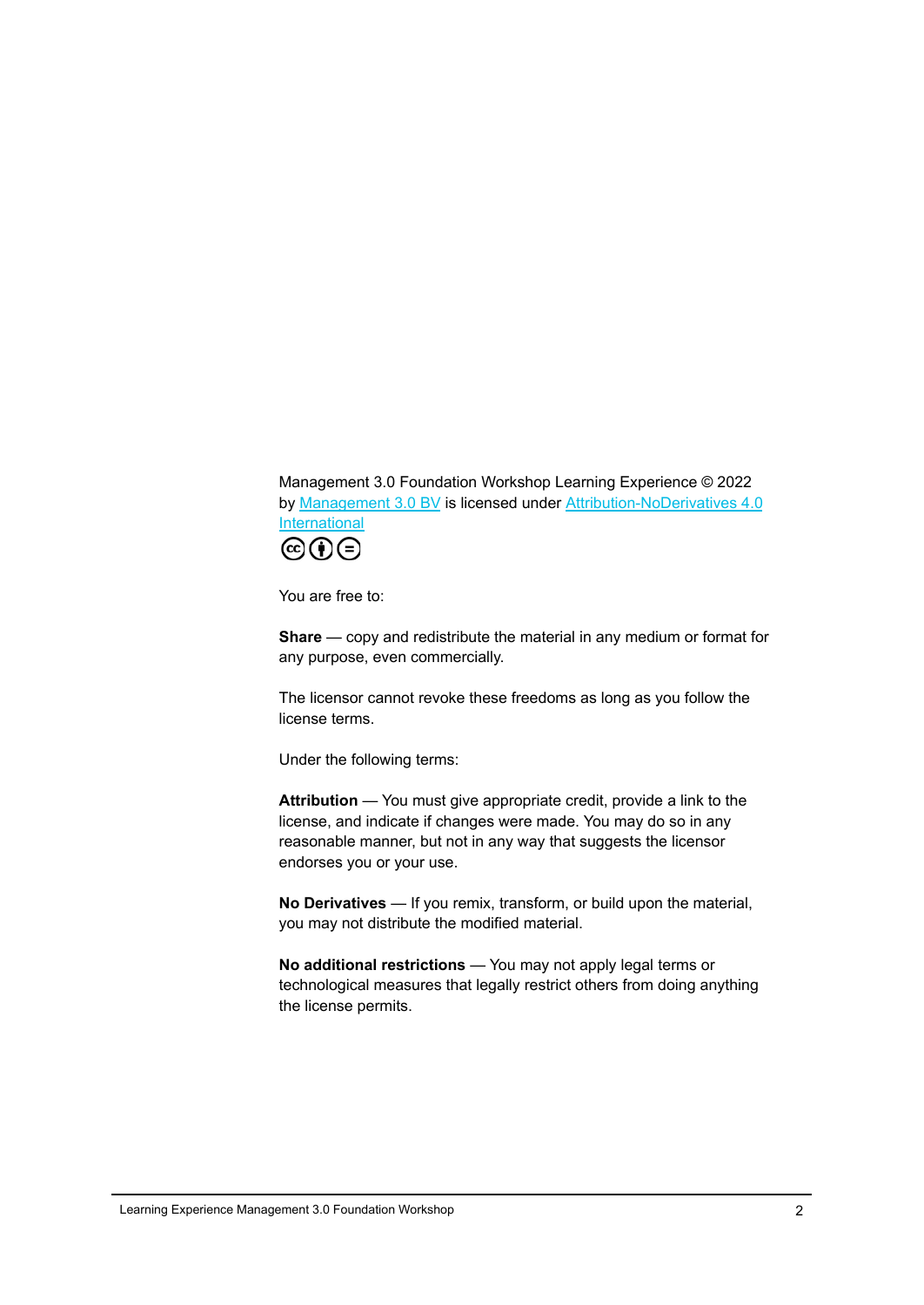# **CONTENT**

| Content                                 | 3  |
|-----------------------------------------|----|
| Introduction                            | 4  |
| <b>Foundation Workshop</b>              | 5  |
| Learning Outcome                        | 6  |
| Agenda In-Person Workshop               | 7  |
| Agenda Online Workshop                  | 8  |
| Summary                                 | 9  |
| <b>Management And Leadership</b>        | 10 |
| Principles                              | 11 |
| <b>Complexity Thinking</b>              | 12 |
| <b>Motivation And Engagement</b>        | 13 |
| <b>Delegation And Empowerment</b>       | 14 |
| <b>Values And Culture</b>               | 15 |
| Learning And Competencies               | 16 |
| <b>Scaling Organizational Structure</b> | 17 |
| <b>Change Management</b>                | 18 |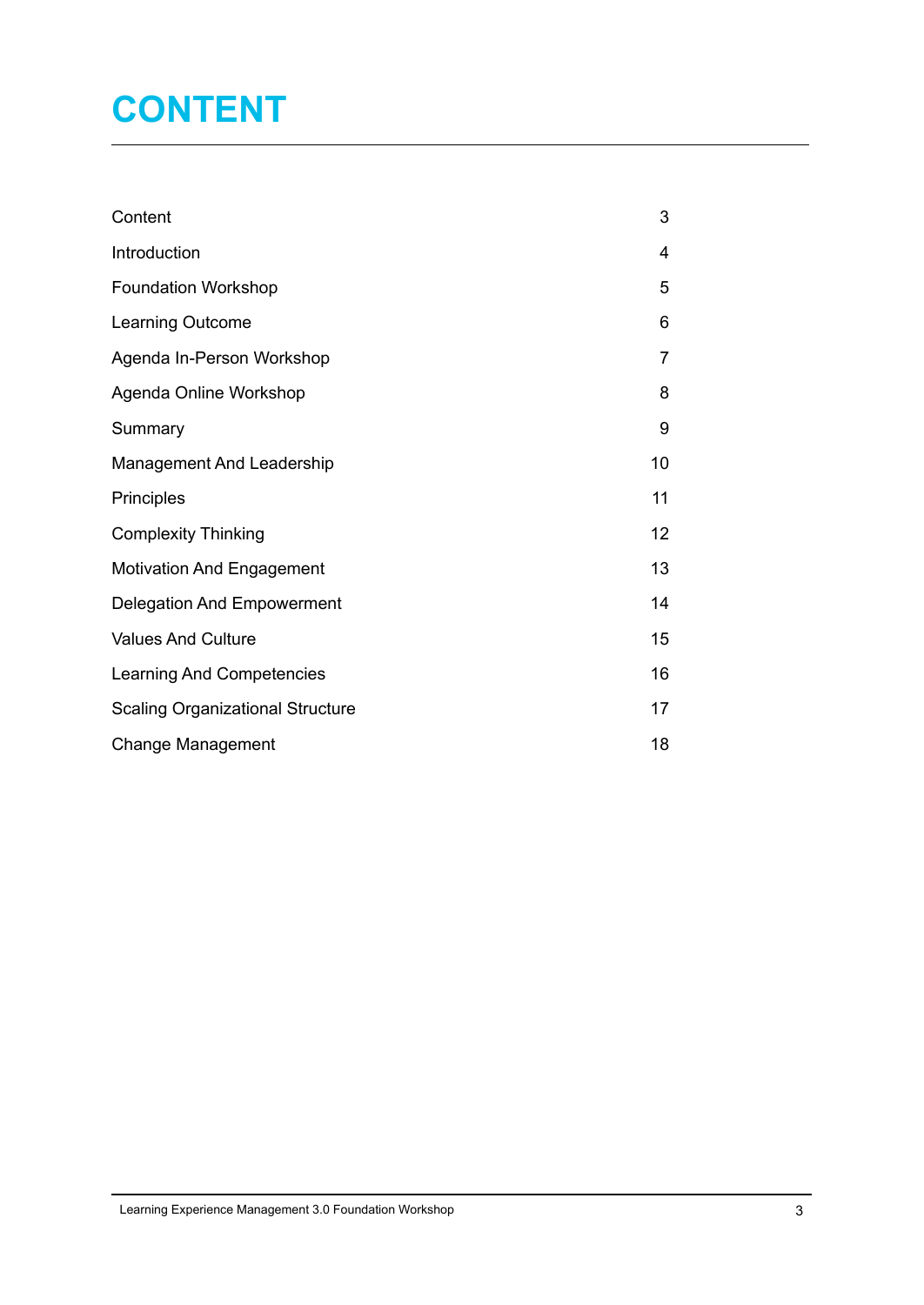### <span id="page-3-0"></span>**INTRODUCTION**

This document is prepared for licensed Management 3.0 facilitators, as well as prospects and attendees of the Management 3.0 Foundation Workshop.

The document informs about outlines and the expected outcome of a standard Management workshop, the Foundation Workshop. As an organization, Management 3.0 aims for attendees experiencing the same learning outcome, the same modules, the same practices wherever in the world they attend the workshop, no matter the facilitator. However, licensed facilitators are allowed to customize the learning experience within the guidelines described in this document.

Additionally, the document describes the recommended agenda, minimal number of hours, and more relevant information.

For more information on the Management 3.0 Foundation Workshop, please visit *www.management30.com/foundation*

<span id="page-3-1"></span>– The Management 3.0 Team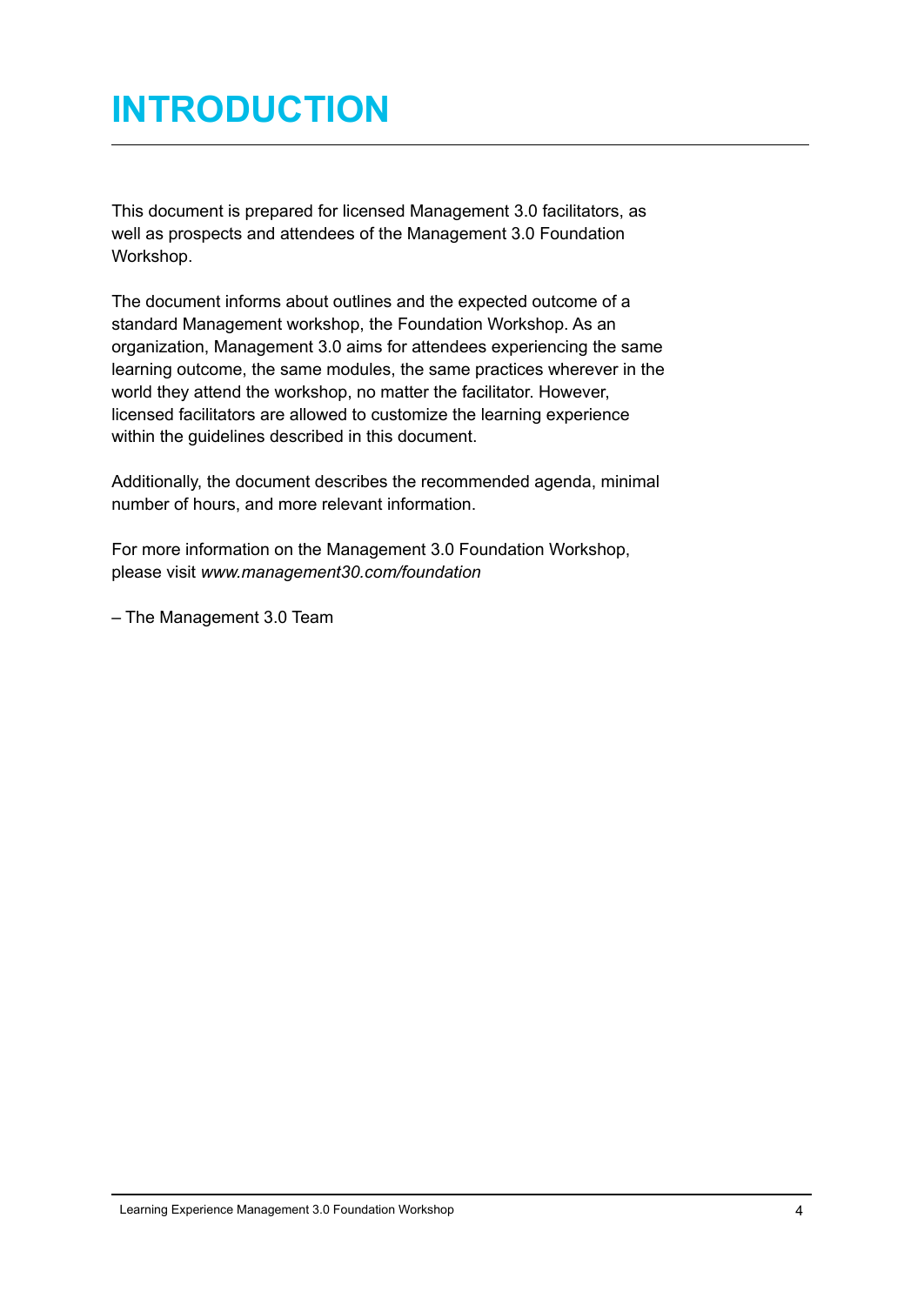### **FOUNDATION WORKSHOP**

**The Management 3.0 Foundation Workshop covers theoretical and practical agile management, with a strong focus on tools that you can use directly after attending the workshop. It was created for software development but has been adopted by all sorts of agile teams around the world.**

The Foundation Workshop covers all six views of Management 3.0 and therefore serves as the foundation for agile leadership skills and for any further learning of Management 3.0.

The workshop concept is highly interactive and introduces attendees to several tangible tools, the so-called Management 3.0 practices.

This workshop's topics will be interesting for team leads, managers, change managers, agile coaches, scrum masters, project managers, HR experts, and directors who work in agile environments and want to improve their leadership skills.

Mandatory modules covered in this workshop are:

- Management and Leadership
- Principles of Management 3.0
- Complexity Thinking
- Motivation and Engagement
- Delegation and Empowerment
- Values and Culture
- Learning and Competencies
- Scaling Organizational Structure
- Change Management

Attendees will receive a certificate, the Foundation Workshop Certificate of Attendance. This certificate is a requirement for applying to become a licensed Management 3.0 Facilitator.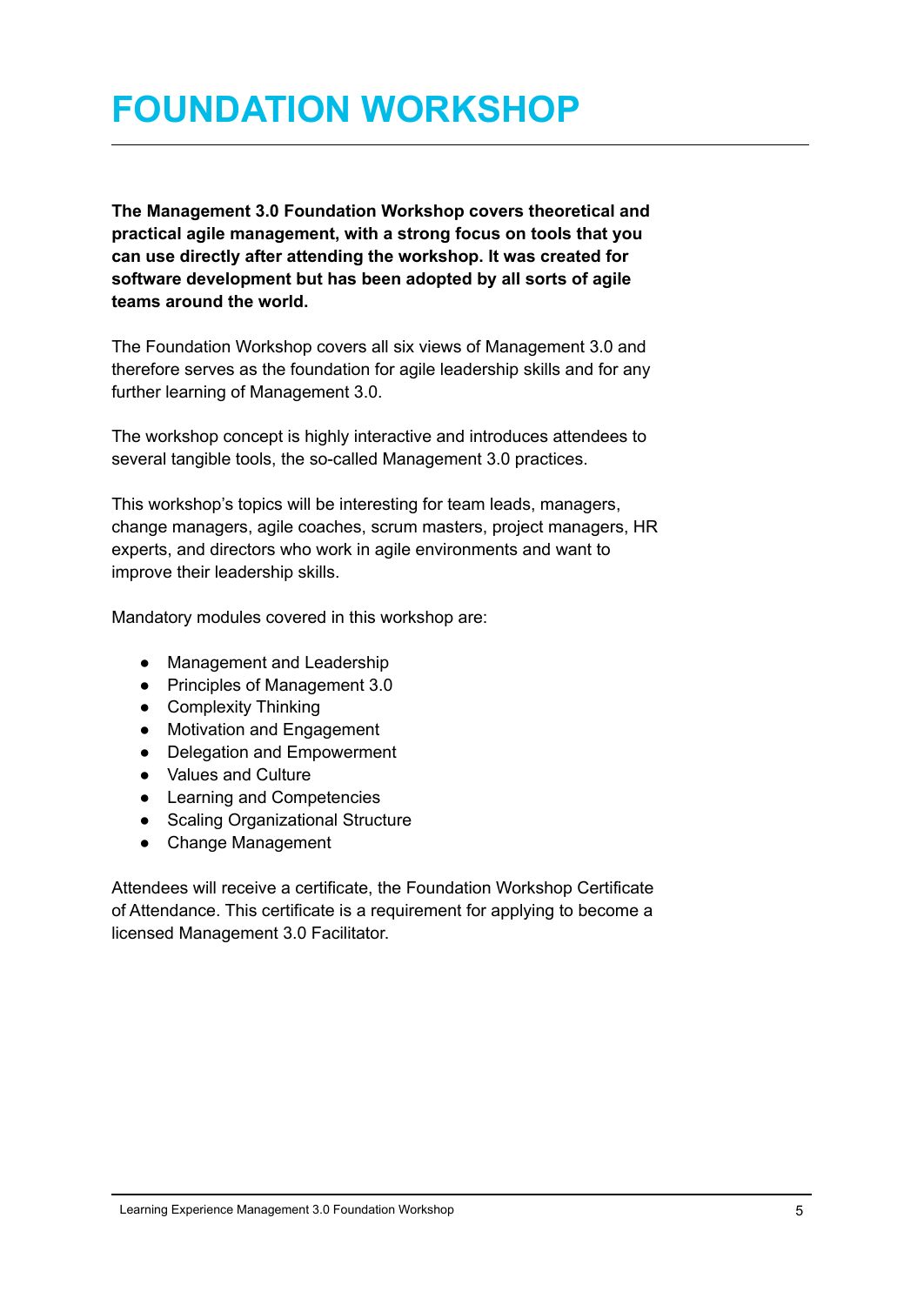# <span id="page-5-0"></span>**LEARNING OUTCOMES**

At the end of this workshop and your active participation in all sessions, you will be able to:

- Describe the difference between Management 1.0 and Management 3.0 leadership style and what it means to be an Agile Leader
- Identify a better approach of how to deal with complexity and uncertainty as a leader
- Actively influence the six important pillars of organizations
- Choose from a toolbox of employee engagement practices for handling various situations with team members, colleagues and your own manager more eloquently
- Increase employee motivation and team collaboration through using Management 3.0 mindset and practices
- Identify your own areas of development for your leadership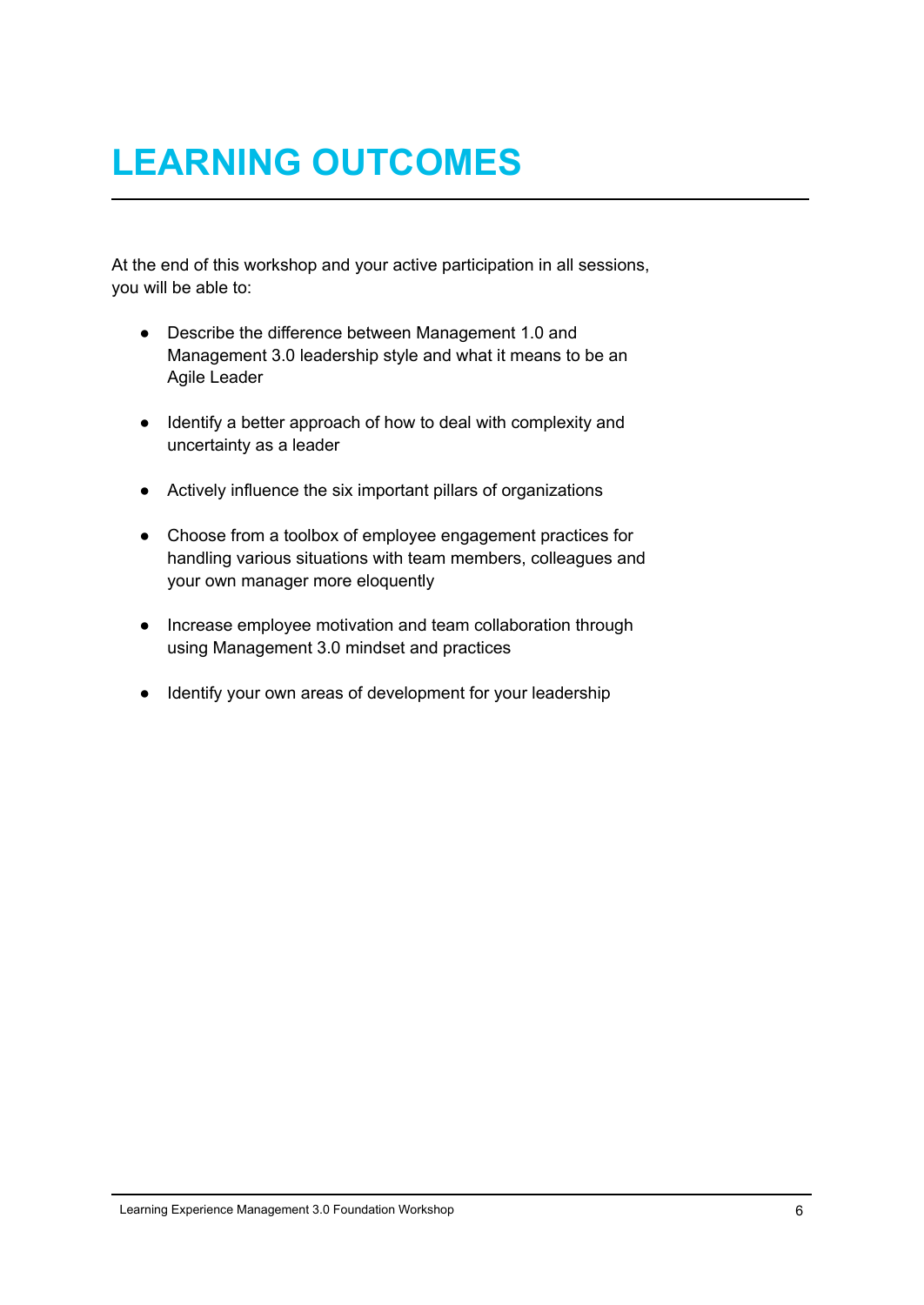# <span id="page-6-0"></span>**AGENDA IN-PERSON WORKSHOP**

If the Foundation Workshop is held in-person, the recommendation of Management 3.0 is to have a 16-hour workshop over two days.

Day 1

- Welcome
- Management and Leadership
- Principles
- Complexity Thinking
- Motivation and Engagement
- Delegation and Empowerment

Day 2

- Culture and Values
- Learning and Competencies
- Scaling Organizational Structure
- Change Management
- Wrap-Up

*Facilitators are free to change the agenda or extend the workshop with 25%, up to 20 hours, or add topics to the workshop as long as the agenda is covered.*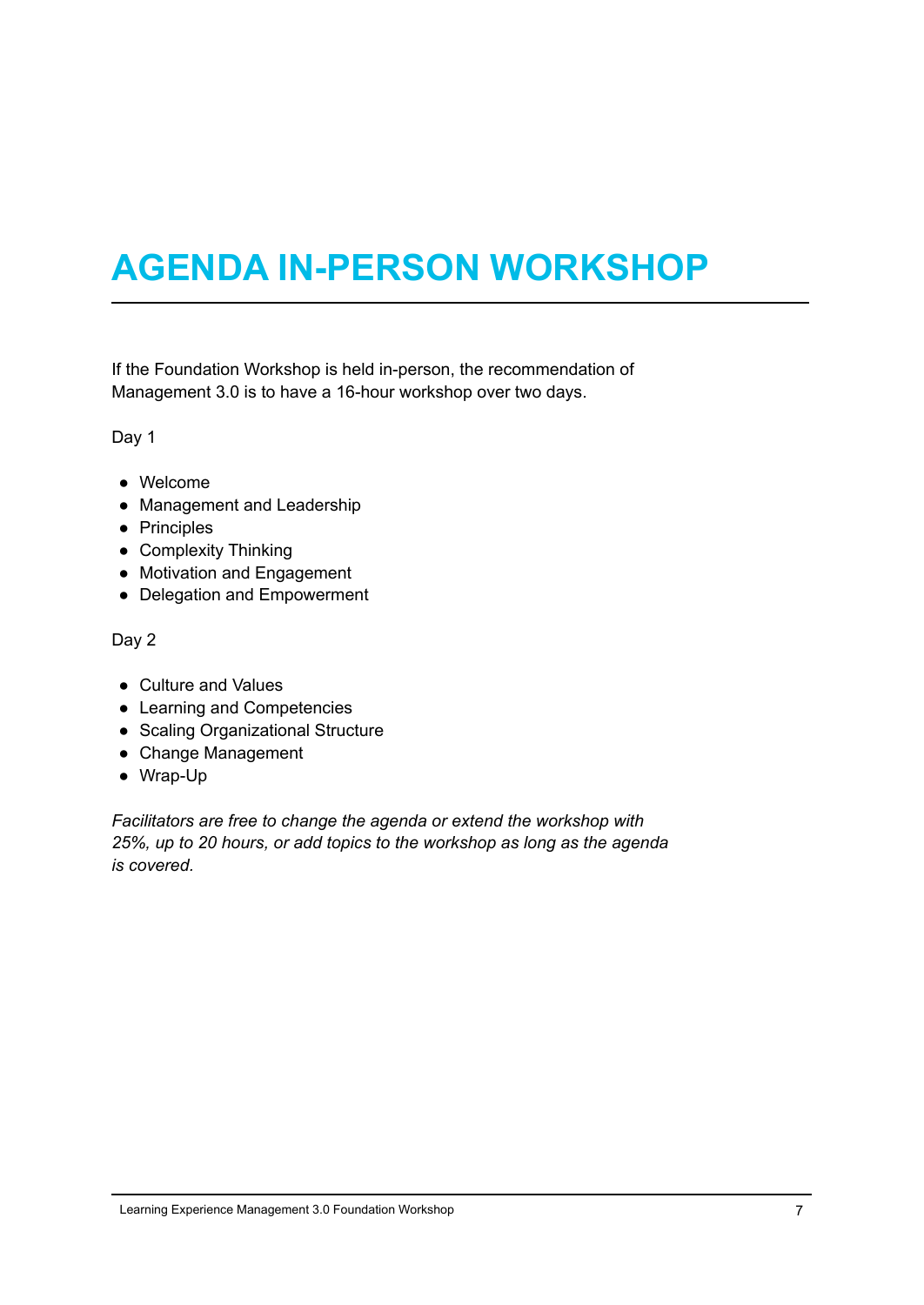### <span id="page-7-0"></span>**AGENDA ONLINE WORKSHOP**

If the Foundation Workshop is held online, the recommendation of Management 3.0 is to extend the workshop duration to a total of 17.5 hours, split up into five three-hour and a half sessions.

Session 1

- Welcome
- Management and Leadership
- Principles

Session 2

- Complexity Thinking
- Motivation and Engagement

#### Session 3

- Delegation and Empowerment
- Culture and Values

#### Session 4

- Learning and Competencies
- Scaling Organizational Structure

Session 5

- Change Management
- Wrap-Up and Reflection

*Facilitators are free to change the agenda according to the needs of the group or add topics to the workshop as long as the agenda is covered. For example, An alternative would be to offer the workshop in four sessions, 4 hours each, with a total of 16 hours.*

*The total duration of the workshop is a minimum of 16 and a maximum of 20 hours.*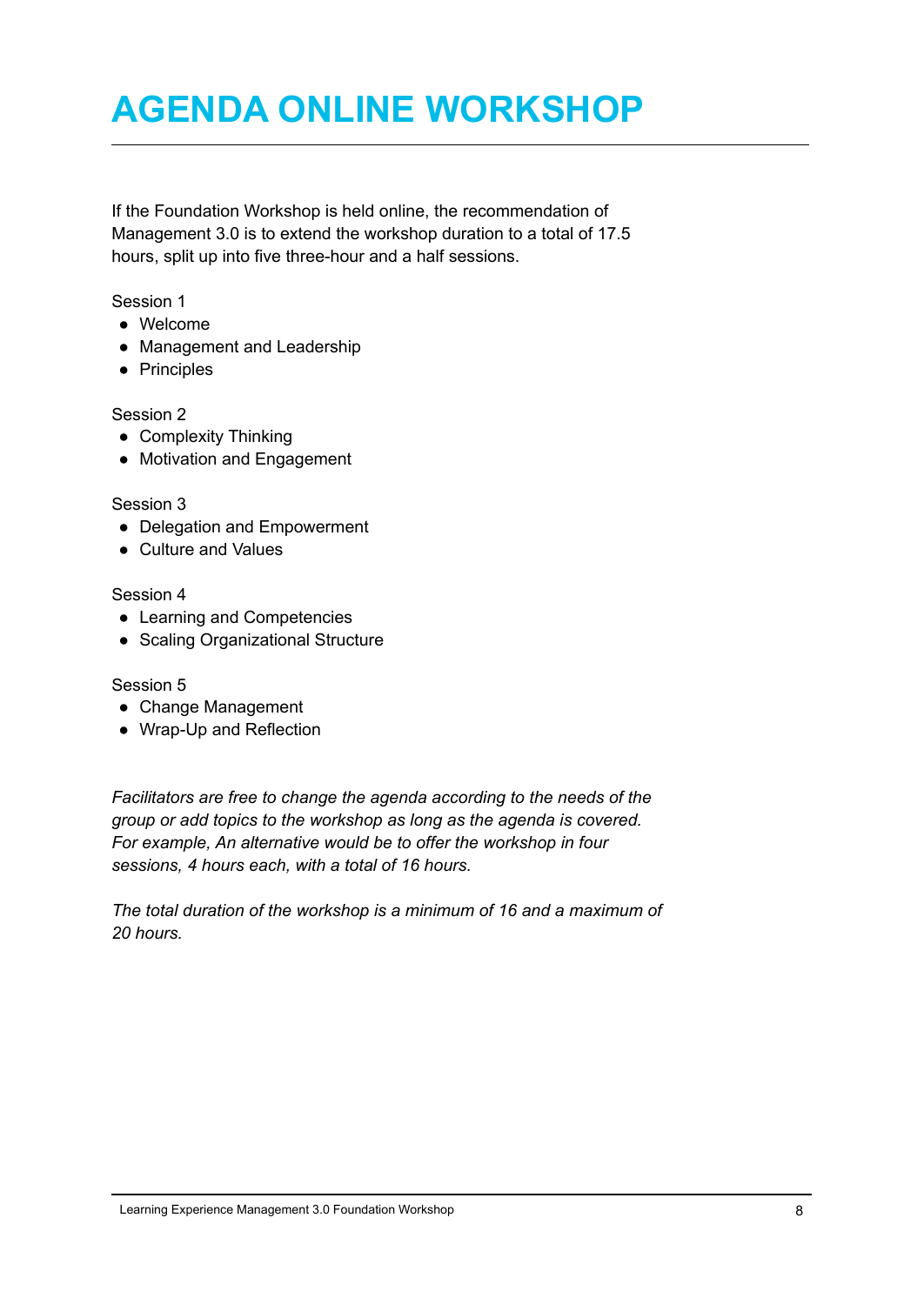### <span id="page-8-0"></span>**SUMMARY**

| <b>Duration</b>                                  | 16 - 20 hours                                                                                                                                                                                                                                                     |
|--------------------------------------------------|-------------------------------------------------------------------------------------------------------------------------------------------------------------------------------------------------------------------------------------------------------------------|
| <b>Maximum attendees</b>                         | 20                                                                                                                                                                                                                                                                |
| <b>Materials</b>                                 | Attendees will get a copy of all the modules discussed in the<br>workshop and outlined in this document.                                                                                                                                                          |
| <b>Certificate for</b><br>attending all sessions | <b>CERTIFICATE OF ATTENDANCE</b><br><b>Martie van Global</b><br>FOUNDATION WORKSHOP<br>m<br>Pilley<br>- A O.<br><b>ANAGEMENT 3.0</b>                                                                                                                              |
| <b>Badge for attending</b><br>all sessions       | AGEMENT 3.0                                                                                                                                                                                                                                                       |
| Views covered <sup>1</sup>                       | <b>Energize People</b><br><b>Empower Teams</b><br><b>Align Constraints</b><br><b>Develop Competence</b><br><b>Grow Structure</b><br>Improve Everything                                                                                                            |
| Modules covered <sup>2</sup>                     | Management and Leadership<br><b>Principles</b><br><b>Complexity Thinking</b><br>Motivation and Engagement<br>Delegation and Empowerment<br>Values and Culture<br>Learning and Competencies<br><b>Scaling Organizational Structure</b><br><b>Change Management</b> |

<sup>&</sup>lt;sup>1</sup> Facilitators need to at least cover the six views described in this learning experience document.

 $2$  Facilitators need to at least cover the modules described in this learning experience document.

Learning Experience Management 3.0 Foundation Workshop 9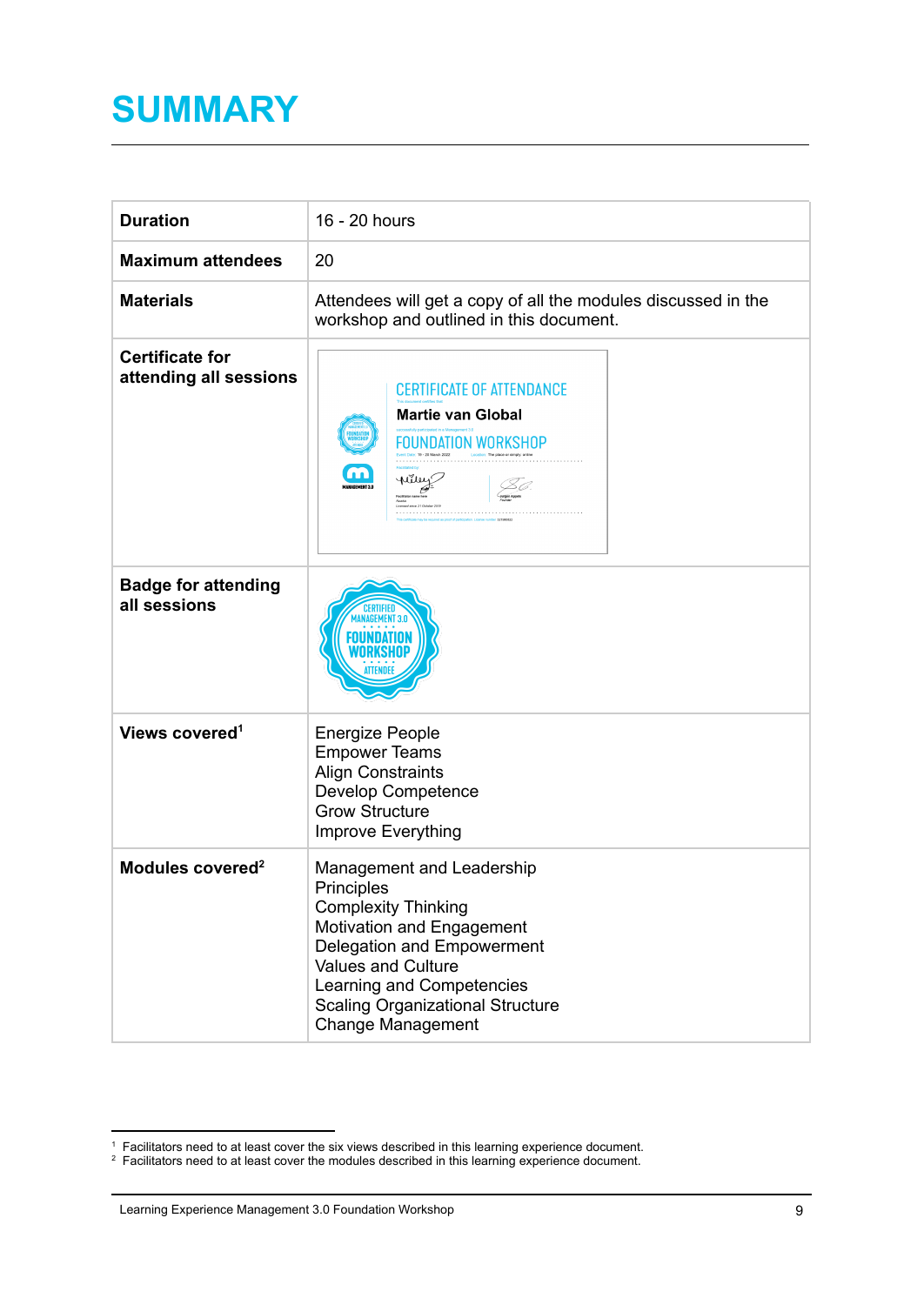# <span id="page-9-0"></span>**MANAGEMENT AND LEADERSHIP**

#### **What will you learn?**

- Different management approaches and what Management 3.0 is.
- Why we first need to change our own behavior before we expect other people to change theirs.
- The definition of Management 1.0, examples, and in which context it could work.
- The definition of Management 2.0, examples, and why not to use it.
- The definition of Management 3.0, examples, and the advantage of this approach.
- Why management is important and always needed.
- The whole organization is responsible for management, not only managers.
- Behavior is the function of a person and their environment.
- The six views of Management 3.0 and the definition of every view.
- Why it is important to manage the system and not the people.

#### **What will we discuss?**

- Are there situations where Management 1.0 is the best approach?
- Does Management 3.0 only work in an agile organization? How does an agile way of working connect with Management 3.0?
- What is the difference between managers and leaders? What is the difference between management and leadership?

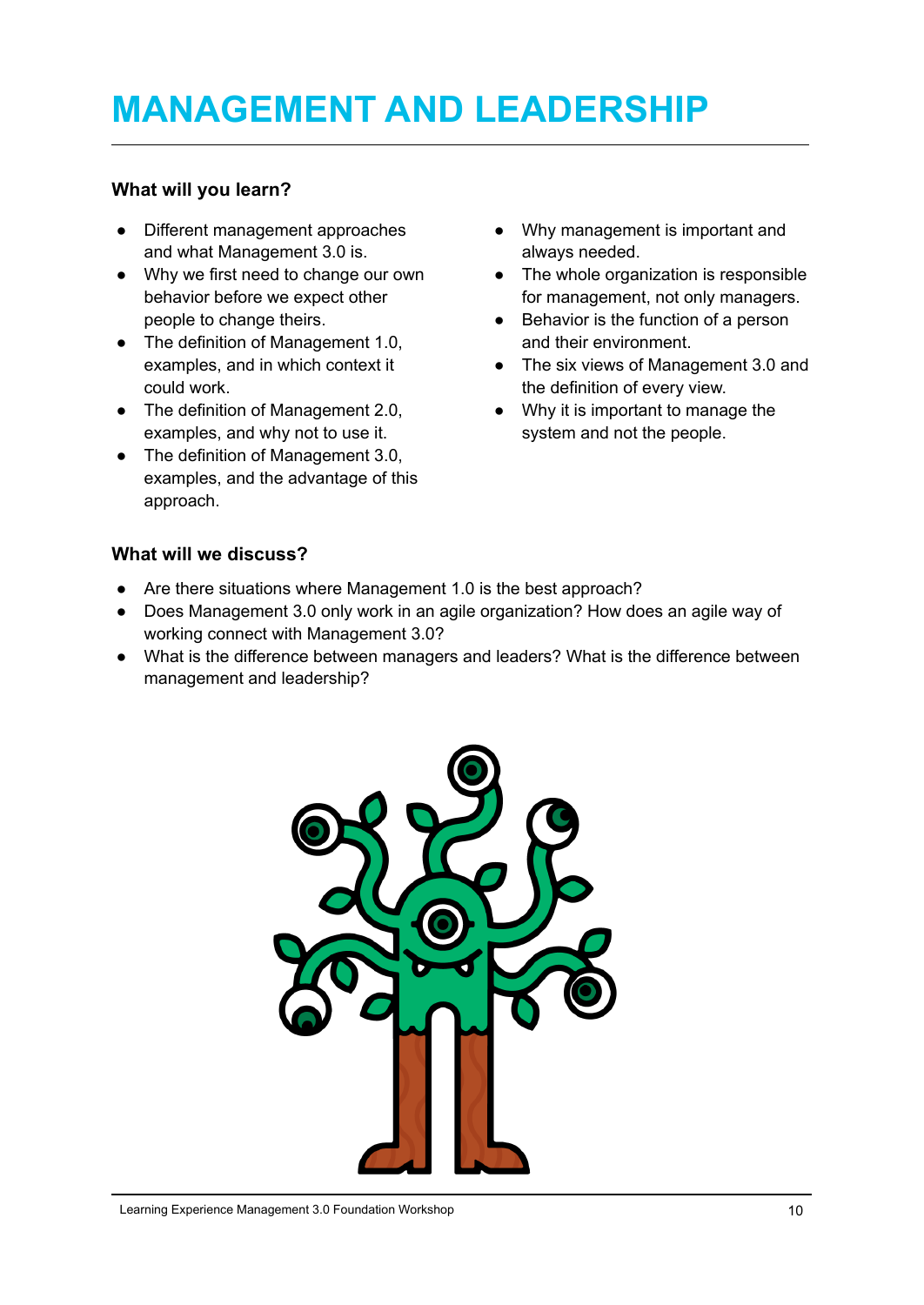## <span id="page-10-0"></span>**PRINCIPLES**

#### **What will you learn?**

- How principles relate to practices.
- The Management 3.0 Principle: Engaging people and their interactions
- The Management 3.0 Principle: Improving the system.
- The Management 3.0 Principle: Helping to delight all clients.
- The Management 3.0 Principle: Managing the system, not the people.
- The Management 3.0 Principle: Co-creating work

#### **What will we discuss?**

- What is harder, manage the system or manage the people, and why?
- Can you measure if principles are applied correctly? If so, how?
- If you agree on a set of principles in an organization and people don't live up to those principles, what do you do?



Learning Experience Management 3.0 Foundation Workshop 11 11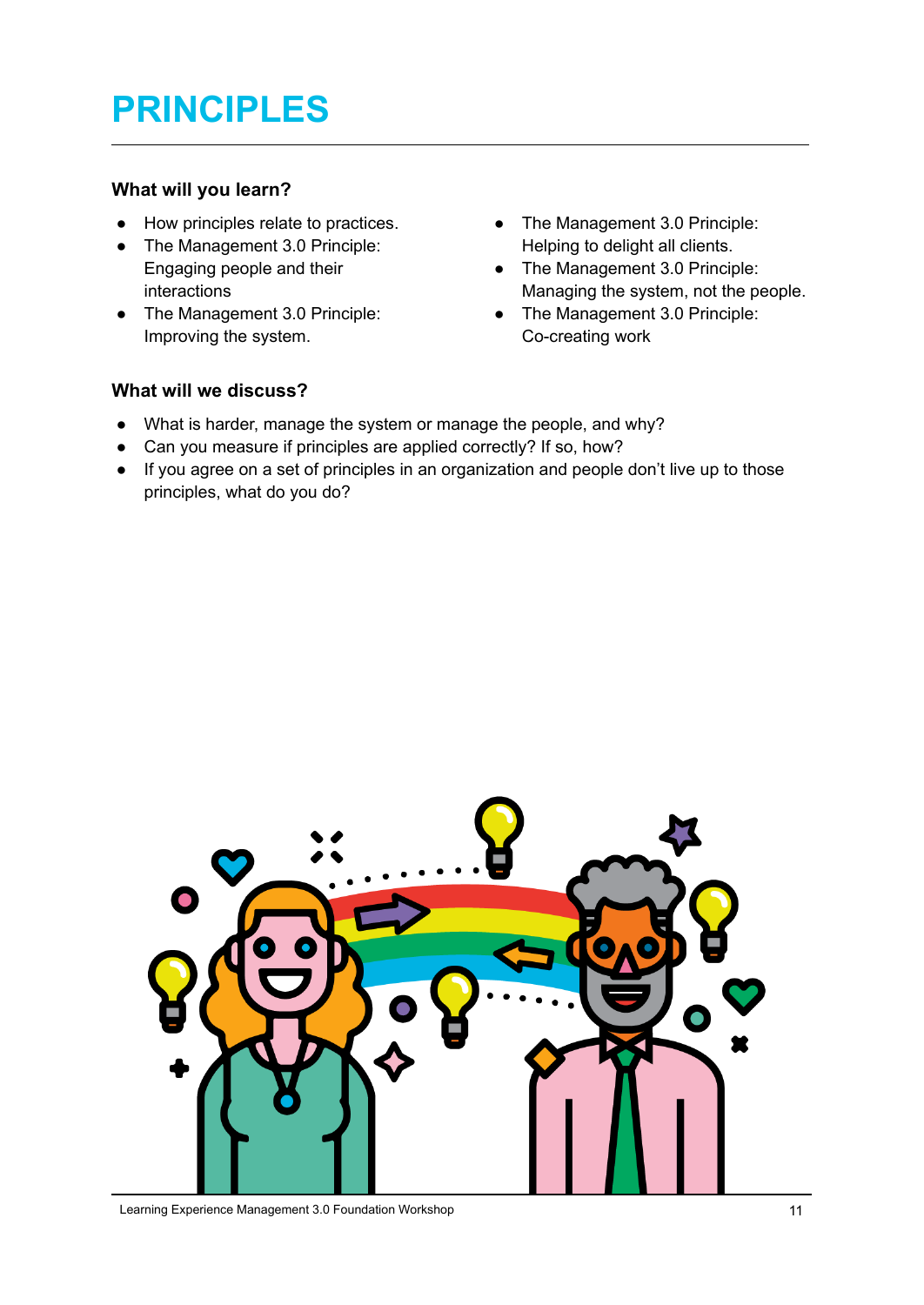# <span id="page-11-0"></span>**COMPLEXITY THINKING**

#### **What will you learn?**

- Why it is important to understand Complexity Thinking in a Management 3.0 context.
- What is reductionism and what are common mistakes when applying reductionism.
- What is a Complex Adaptive System, and examples of these.
- A complexity model to understand the differences states of a system, and how organizations fit in this model.
- How does VUCA relate to Complexity Thinking?
- The eight guidelines to deal with complexity and how to apply them in your organization.
- Understand you can't control or use frameworks to manage complex systems.

#### **What will we discuss?**

- What can go wrong if you don't realize an organization is a complex adaptive system?
- A complex adaptive system is always part of a bigger system. What are the boundaries of your team?
- Can you manage or lead a complex adaptive system? What can the role of a manager or leader in a complex system be?

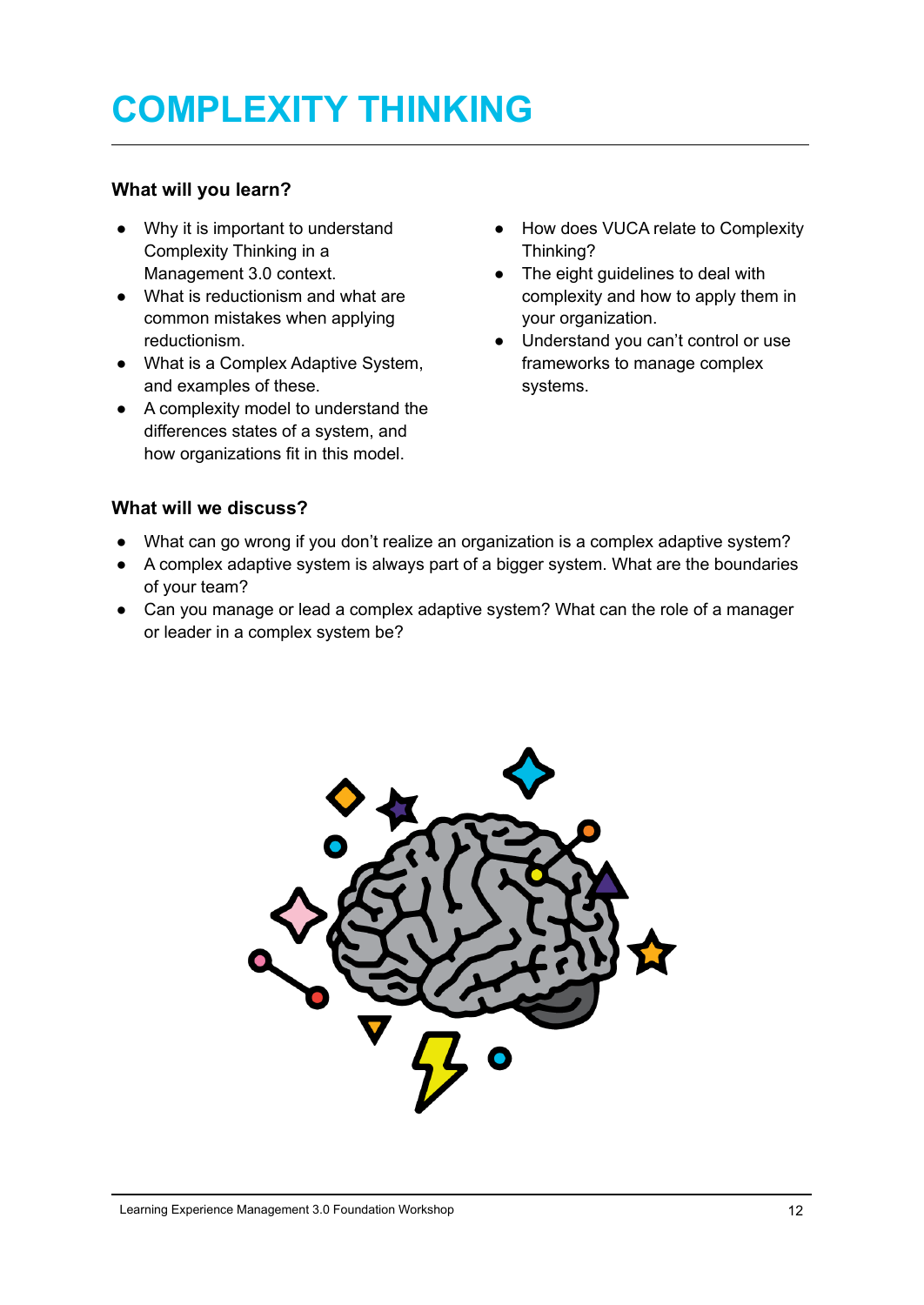# <span id="page-12-0"></span>**MOTIVATION AND ENGAGEMENT**

#### **What will you learn?**

- Why is it important to motivate people, what is the need for motivation?
- How does engagement relate to motivation? What happens if people are engaged but not motivated and vice versa?
- You can't motivate people, but can create a system where people can be motivated.
- The difference between intrinsic and extrinsic motivation and which one is more important in a Management 3.0 context.
- The concept CHAMPFROGS and the models that influenced the model.
- The ten motivators of the CHAMPFROGS model: Curiosity, Honor, Acceptance, Mastery, Power, Freedom, Relatedness, Order, Goal and Status.
- The weakness of a generic employee engagement program in an organization.
- How to use the Moving Motivators to learn about individual motivators of people.
- How does "Manage the system, not the people" relate to motivation?

#### **What will we discuss?**

- When did you enjoy your work for the last time and more importantly why?
- Which companies have their motivators built into their system? What about your organization?
- Is employee engagement about intrinsic or extrinsic motivation? If both, how do you find the right balance?

#### **Which practices will you experience or learn about?**

#### **Moving [Motivators](https://management30.com/practice/moving-motivators/)**

Moving Motivators can help you to learn about what motivates people and teams. Use this information, as manager or leader, to create a system where they can motivate themselves.

#### **Kudo [Cards](https://management30.com/practice/kudo-cards/)**

How can Kudo cards support your organization in giving feedback to each other?

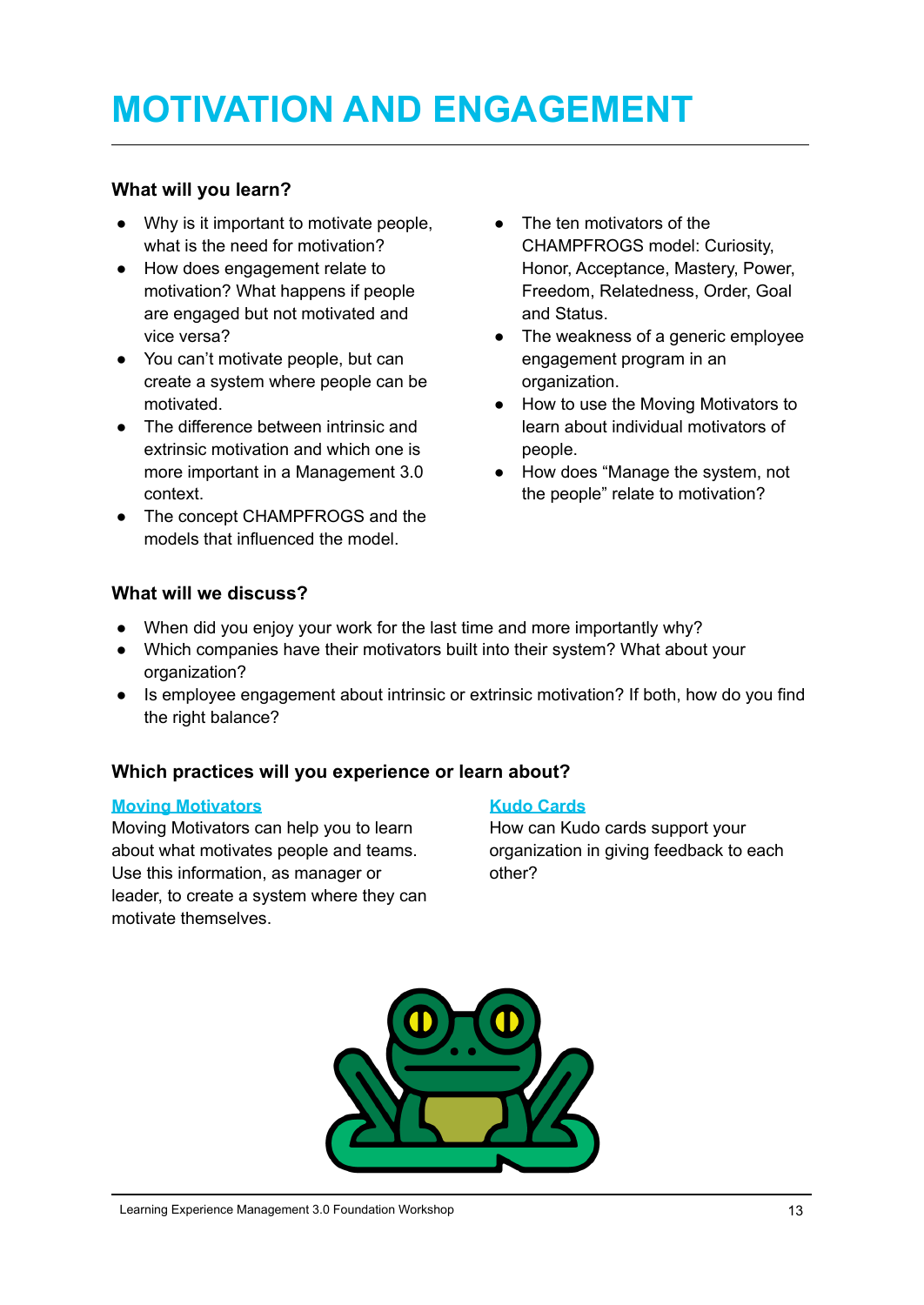# <span id="page-13-0"></span>**DELEGATION AND EMPOWERMENT**

#### **What will you learn?**

- The origin of the verb "to manage" and how it relates to team management.
- Understand that people will behave as they are treated, a self-fulfilling prophecy trap.
- A complex system can be not managed from one central node and what is a better approach in a Management 3.0 context.
- How authority and ability are related to empowerment, what they mean and the difference.
- What exactly is empowerment and distributed control, and why is this important.
- Difference between accountability and responsibility. How are they

connected to the empowerment of teams?

- Understand that accountability can't be delegated by managers and leaders, the accountability trap.
- A better approach to the concept of superiors and subordinates, as also the fact managers and leaders can be empowered by teams.
- Understanding delegation is not black and white, the seven levels of delegation: Tell, Sell, Consult, Agree, Advice, Inquire, Delegate.
- How to set up a Delegation Board, using Delegation Poker practice.
- Understand that delegation is an investment in the future and how not to fall into the micromanagement trap.

#### **What will we discuss?**

- How high in an organization can the decision levels be used? Operational teams, middle management, board level? Why, or why not?
- Can an organization temporarily move a key decision area back to level one or two?
- What should a manager or leader do when a team makes a clear mistake, with a big impact, on a key decision area with level six or seven?

#### **Which practices will you experience or learn about?**

#### **[Delegation](https://management30.com/practice/delegation-poker/) Poker and Delegation Board**

Use Delegation Poker to clarify who's responsible for what and to what level. This is a method where you can encourage employee engagement through controlled self-organization and clarified value and decision-making.

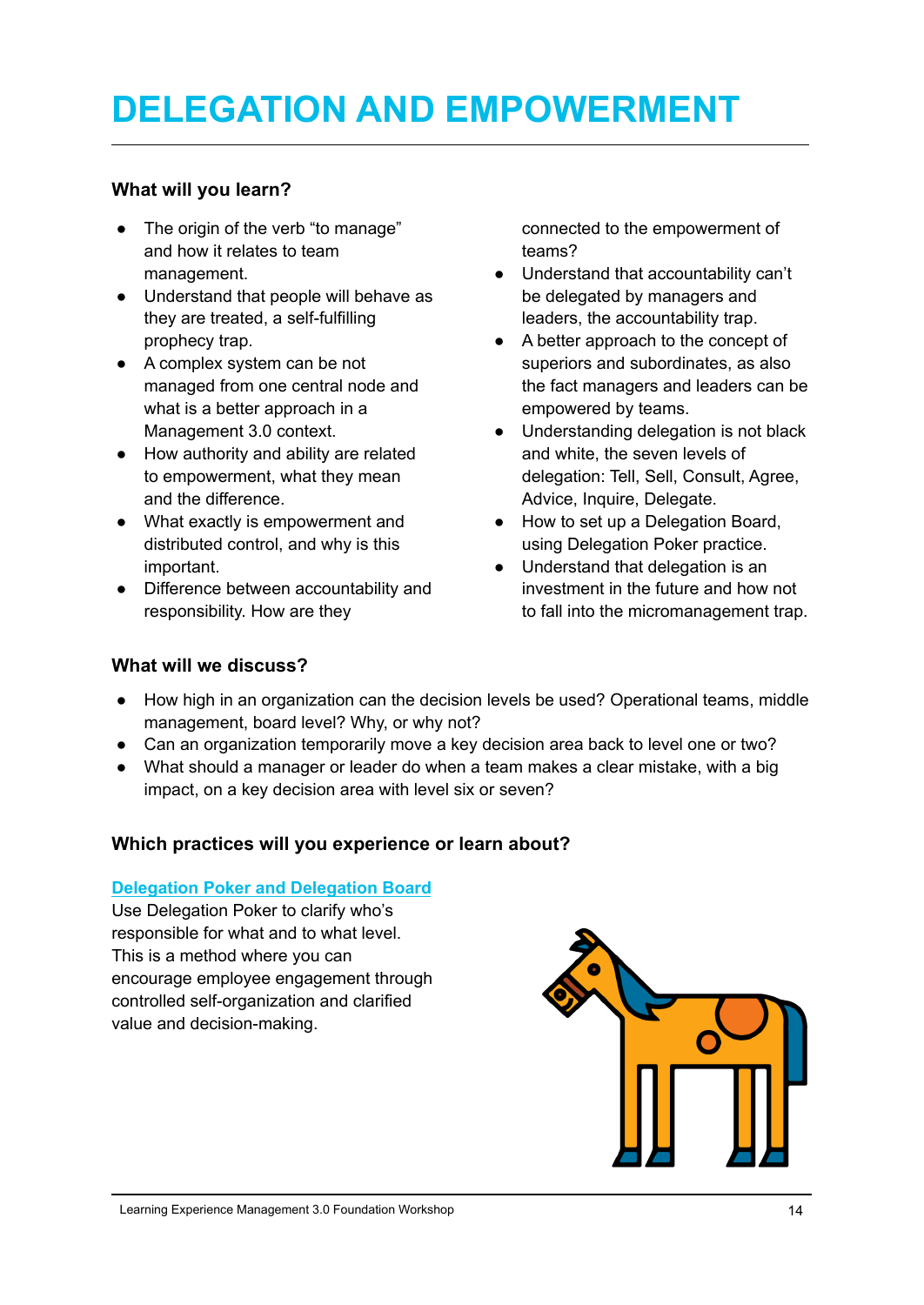# <span id="page-14-0"></span>**VALUES AND CULTURE**

#### **What will you learn?**

- What the impact of a culture can be, good or bad.
- The difference between the espoused and the enacted values in an organization.
- How values can benefit your organization.
- How to define values and get different behaviors and results.
- What are culture books and how they relate to the espoused values of an organization.
- The benefits of using storytelling to compare enacted values with the espoused values.
- How values can help you to change behavior in an organization, the do's and don'ts.

#### **What will we discuss?**

- Who should define the values in an organization?
- Should team values connect to organizational values, and what if they conflict?
- What is the lifespan of values, can values change over time? If so, why would they change?

#### **Which practices will you experience or learn about?**

#### **Values [Stories](https://management30.com/practice/value-stories/)**

How can storytelling help you to discover the values of an organization, or compare the espoused values with the enacted values.

#### **[Culture](https://management30.com/practice/culture-books/) Books**

What are culture books and how can they support an organization in growing their values?

<span id="page-14-1"></span>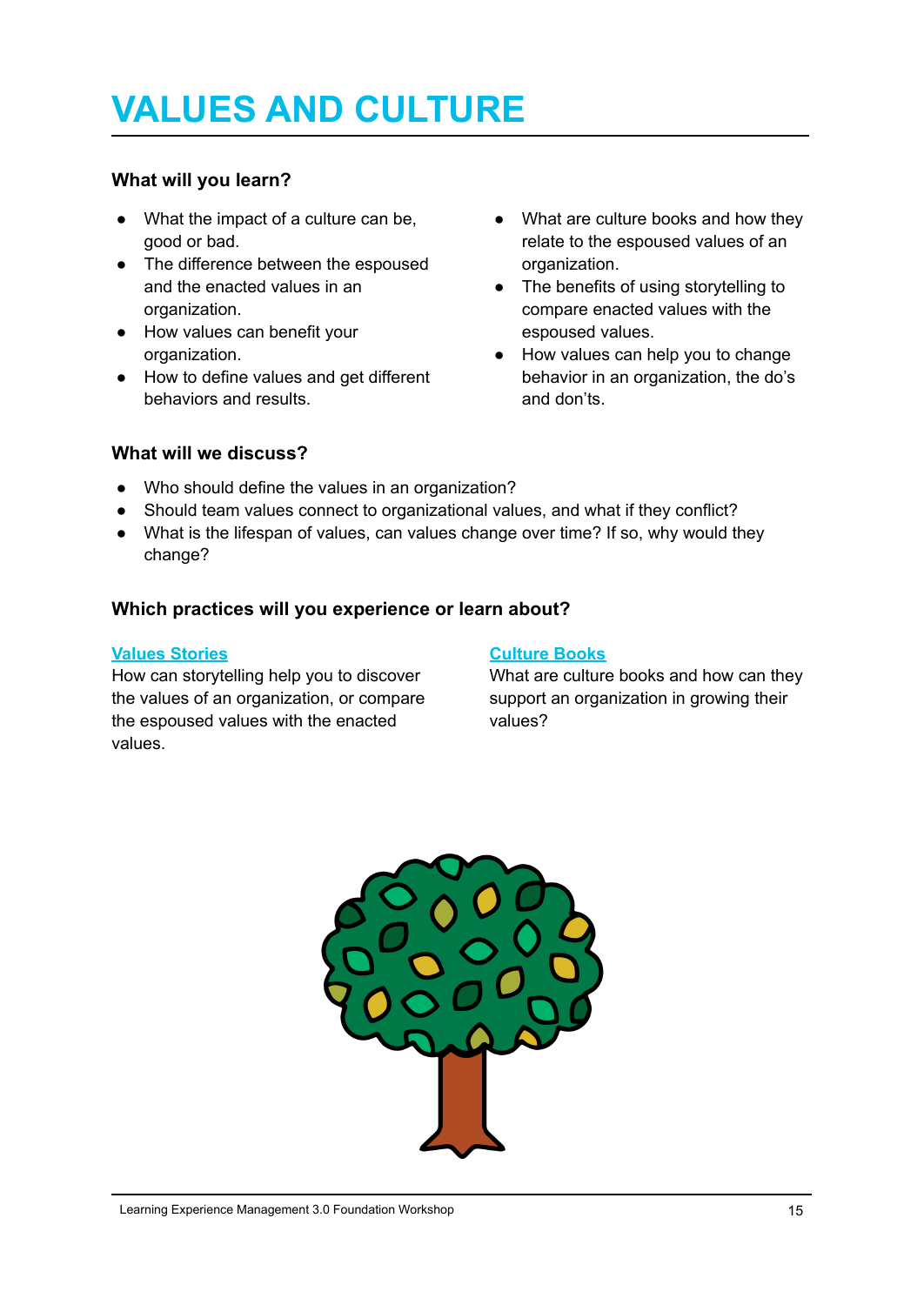# **LEARNING AND COMPETENCIES**

#### **What will you learn?**

- How Learning and Competencies relates to the view Develop Competence.
- What is competence and how does it relate to teams?
- Five building blocks for learning and competencies: Individual Competence, Helping, Communication, Creative Tension, and Team Competency structure.
- How to set up and use a Team Competency Matrix.
- What are five components of individual competence development: lead by example, self-study, training and certification, coaching, and learn by doing.
- Team communication that supports a team to develop competencies: reducing distance, relevant documentation, rituals, listen/pay attention, non-violent communication, and power questions.
- What is needed to help each other to grow competencies including four practices to support helping each other: peer learning, knowledge hours, exploration days, and lead by example.
- How does diversity in a team, including different roles, support learning in a team?

#### **What will we discuss?**

- How can you motivate people or teams to develop new skills?
- Should co-workers also contribute money or time to the development of their skills, or compensate the organization when they leave, as they also benefit personally from new skills?
- How do you measure competence development? How do you know if investments in competence development are paying off?

#### **Which practices will you experience or learn about?**

#### **Team [Competency](https://management30.com/practice/competency-matrix/) Matrix**

How to identify expertise gaps both individually and as a team to ensure that everyone's needs are met.

#### **[Exploration](https://management30.com/practice/exploration-days/) Days**

How to explore new ideas by fostering continuous learning and development within your teams.

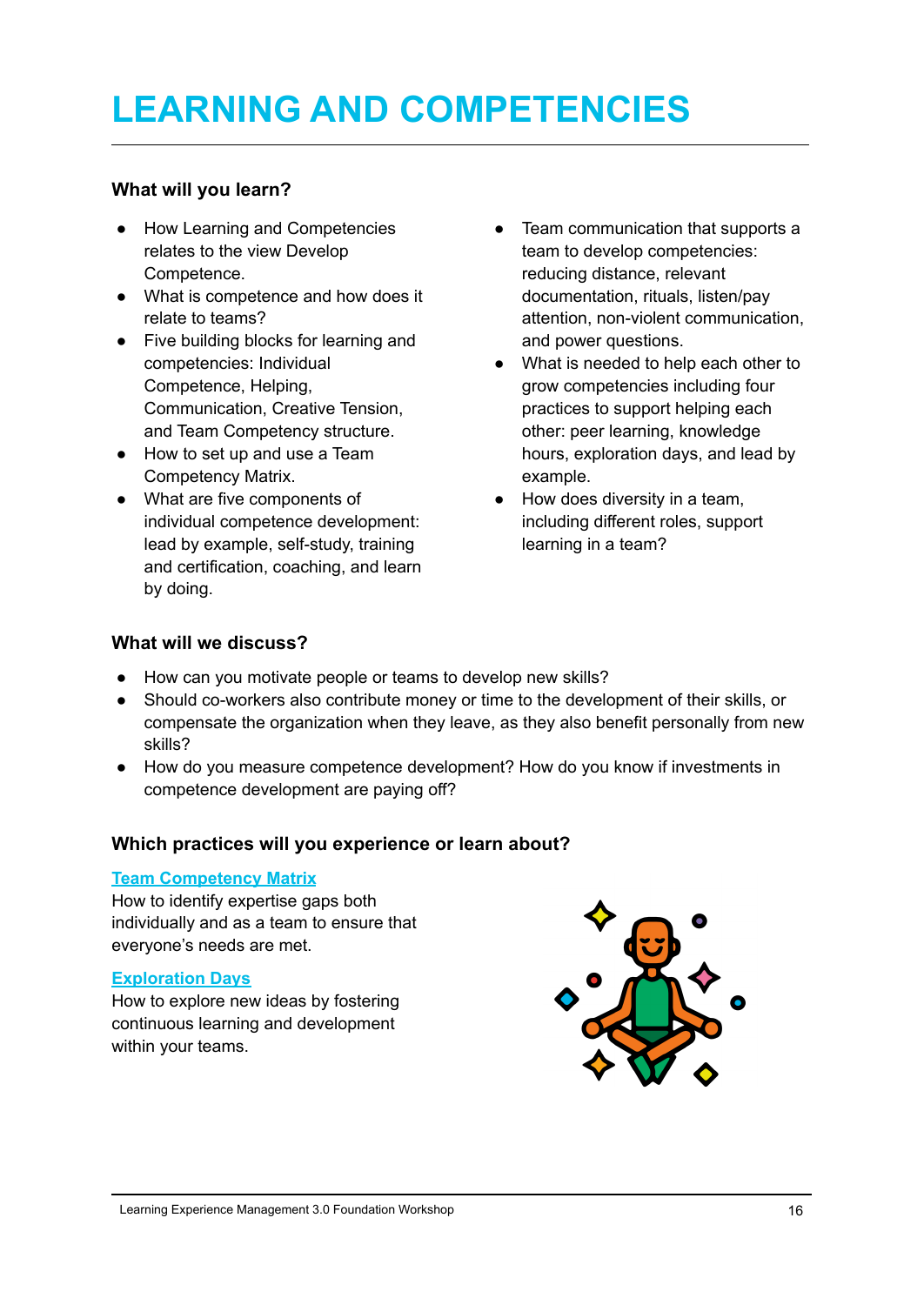### <span id="page-16-0"></span>**SCALING ORGANIZATIONAL STRUCTURE**

#### **What will you learn?**

- The relationship between the value created by an organization and how the organization is organized.
- Why there is no perfect organizational design, how and why you need to find the balance?
- Advantages and disadvantages of organizations organized as hierarchy or network.
- Why and when would you choose for specialization or generalization of co-workers?
- When to focus on efficiency or effectiveness as an organization and their pros and cons.
- The advantages and disadvantages of centralization and decentralization in an organization.
- Should an organization focus on exploitation or exploration.
- Several organizational practices such as double linking, big room planning, open allocation, and semi-stable teams.
- How to use the Meddlers Game to visualize and explore your organizational design.

#### **What will we discuss?**

- Is a Management 3.0 mindset always connected to a network or hierarchy type of organization?
- Can co-workers or teams be involved, and how much, in deciding on new organizational structures?
- What is true agility in an organization, when is an organization really agile?

#### **Which practices will you experience or learn about?**

#### **[Meddlers](https://management30.com/practice/meddlers/) Game**

Facilitate discussions about organizational structure, visualize the organization, try out practices without actually already moving people around. Grow your organization naturally.